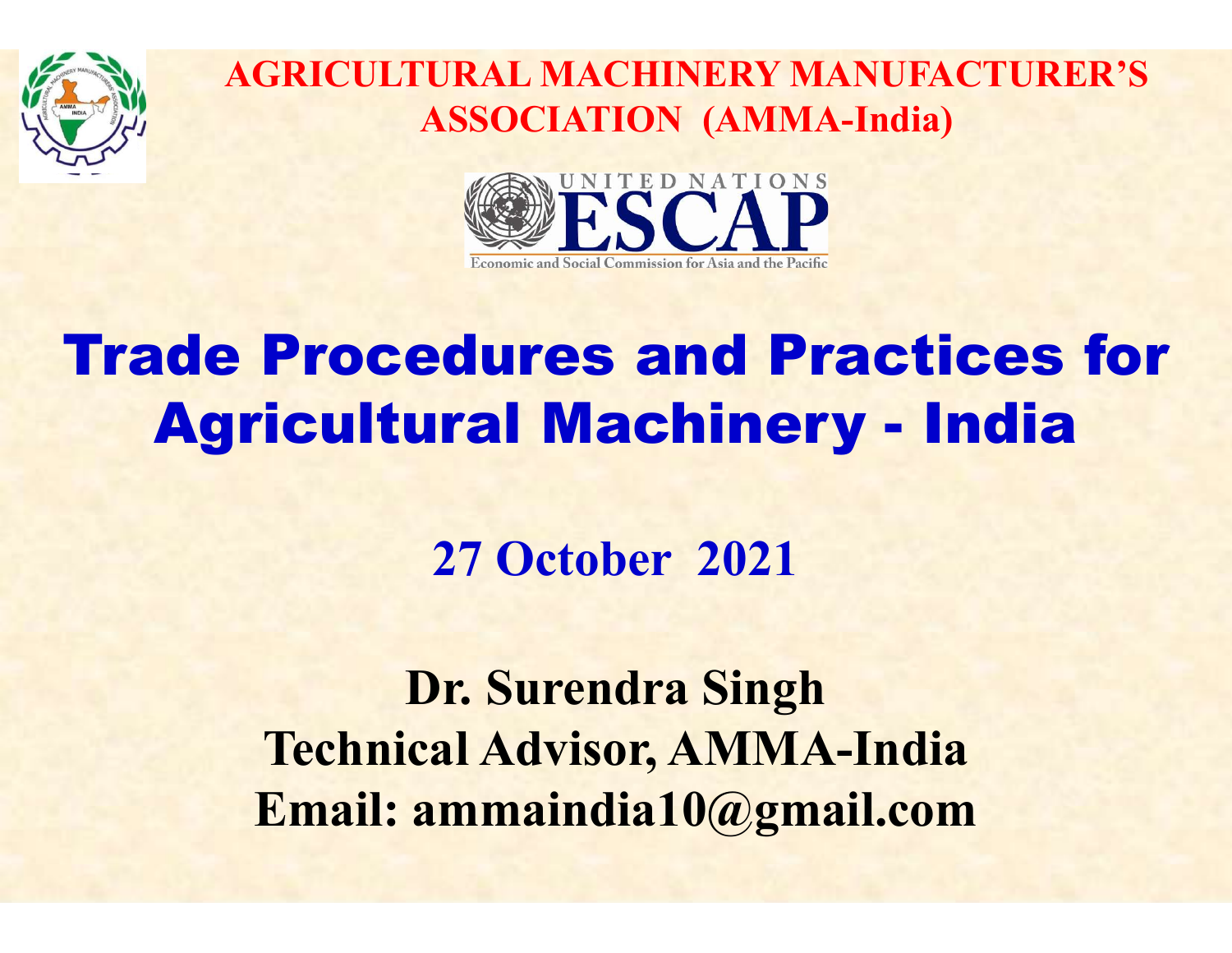

### **India**

- $\triangleright$  Total population: 1.35 billion
- $\triangleright$  Population growth rate: 1.5% annually
- $\triangleright$  Majority (55%) of people live in rural areas.
- $\triangleright$  Land area: 328.7 million ha (2.4% of world)
- $\triangleright$  17% of population;
- Only 4.2% of world water; 1200 mm annual rainfall
- $\triangleright$  Agriculture accounts for 80% of water needs; 60% from ground water.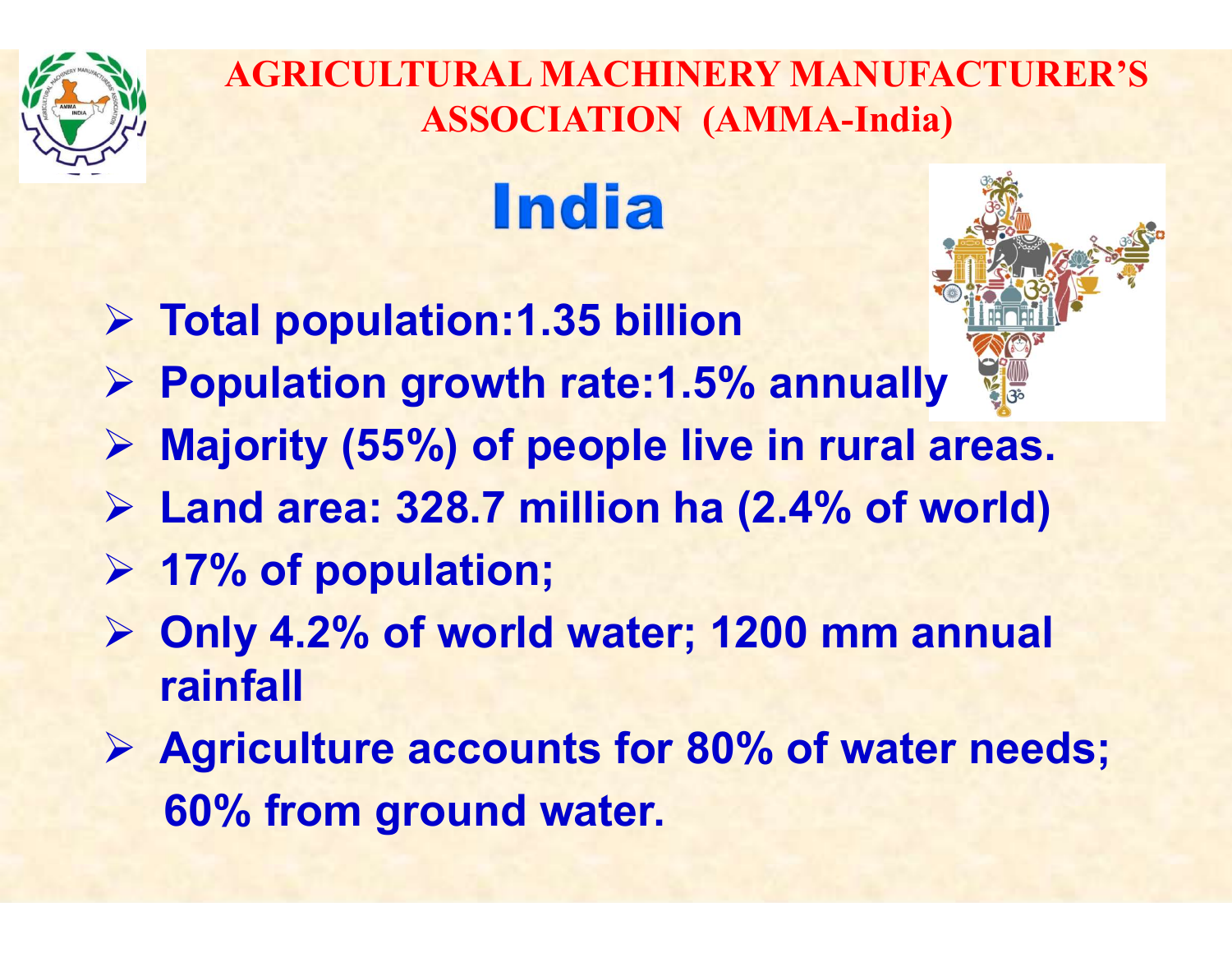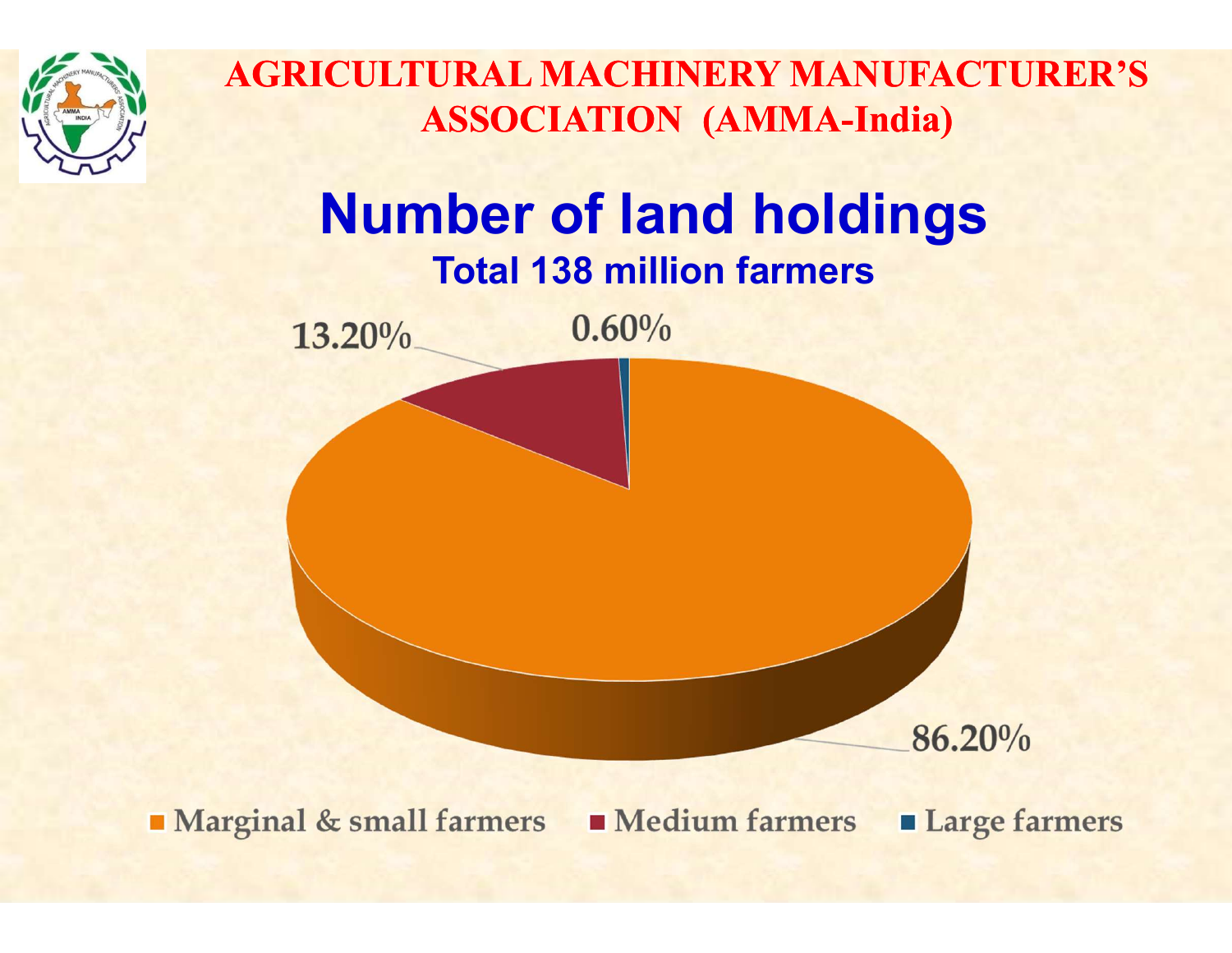

■ Marginal & small farmers ■ Medium farmers ■ Large farmers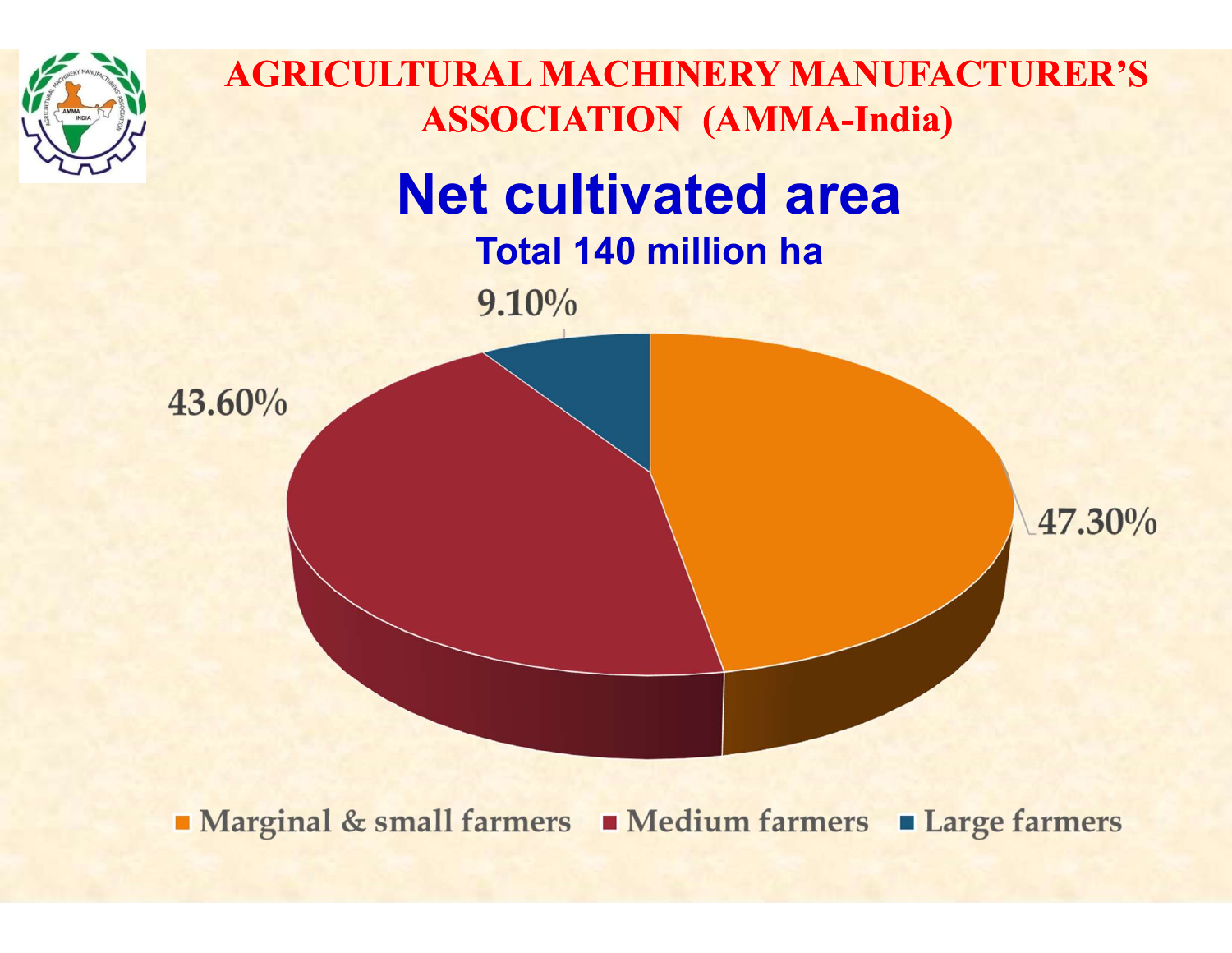

#### Average size of operational holdings

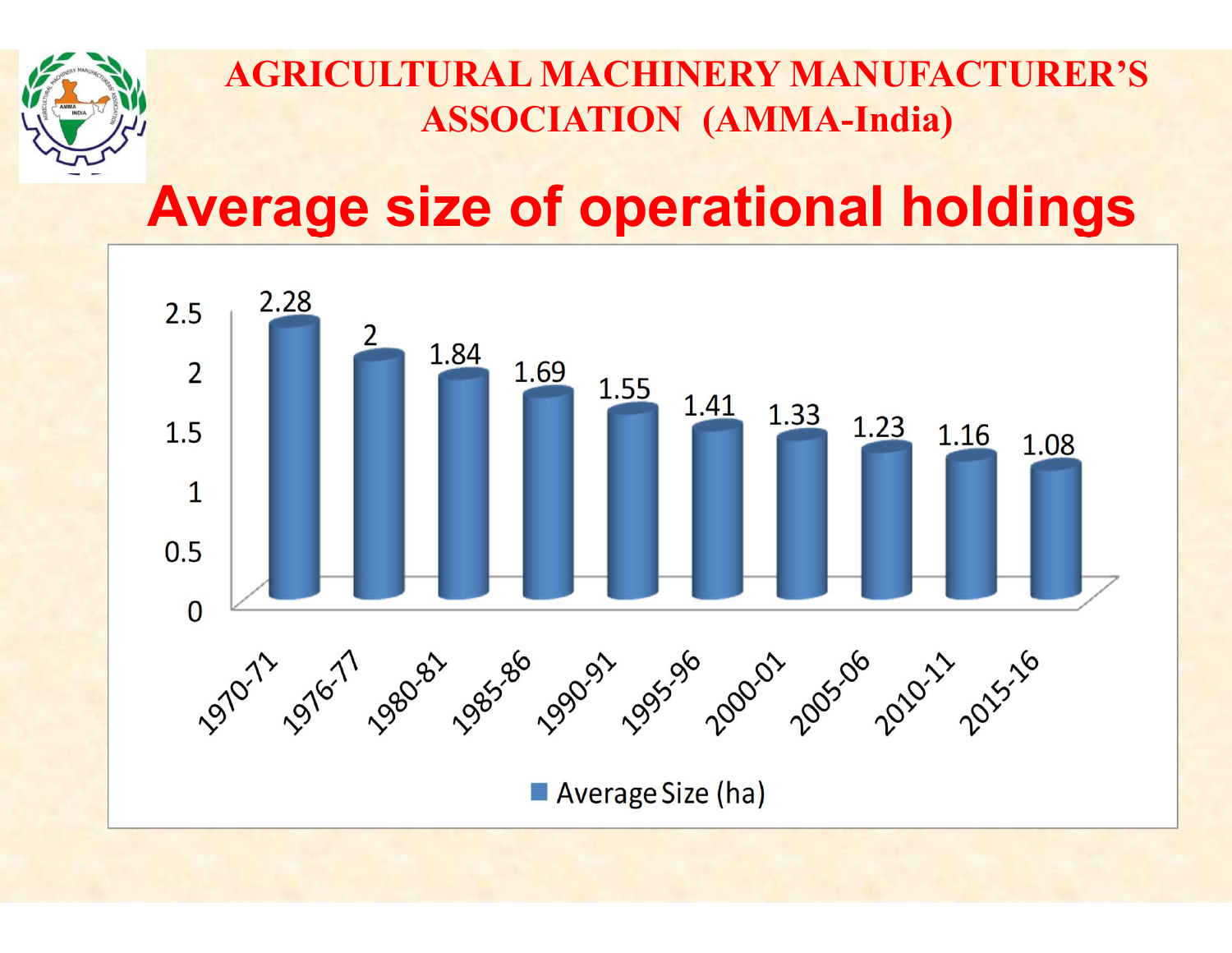

#### Indian Agriculture Contribution to GDP



■ Agriculture ■ Industry and Services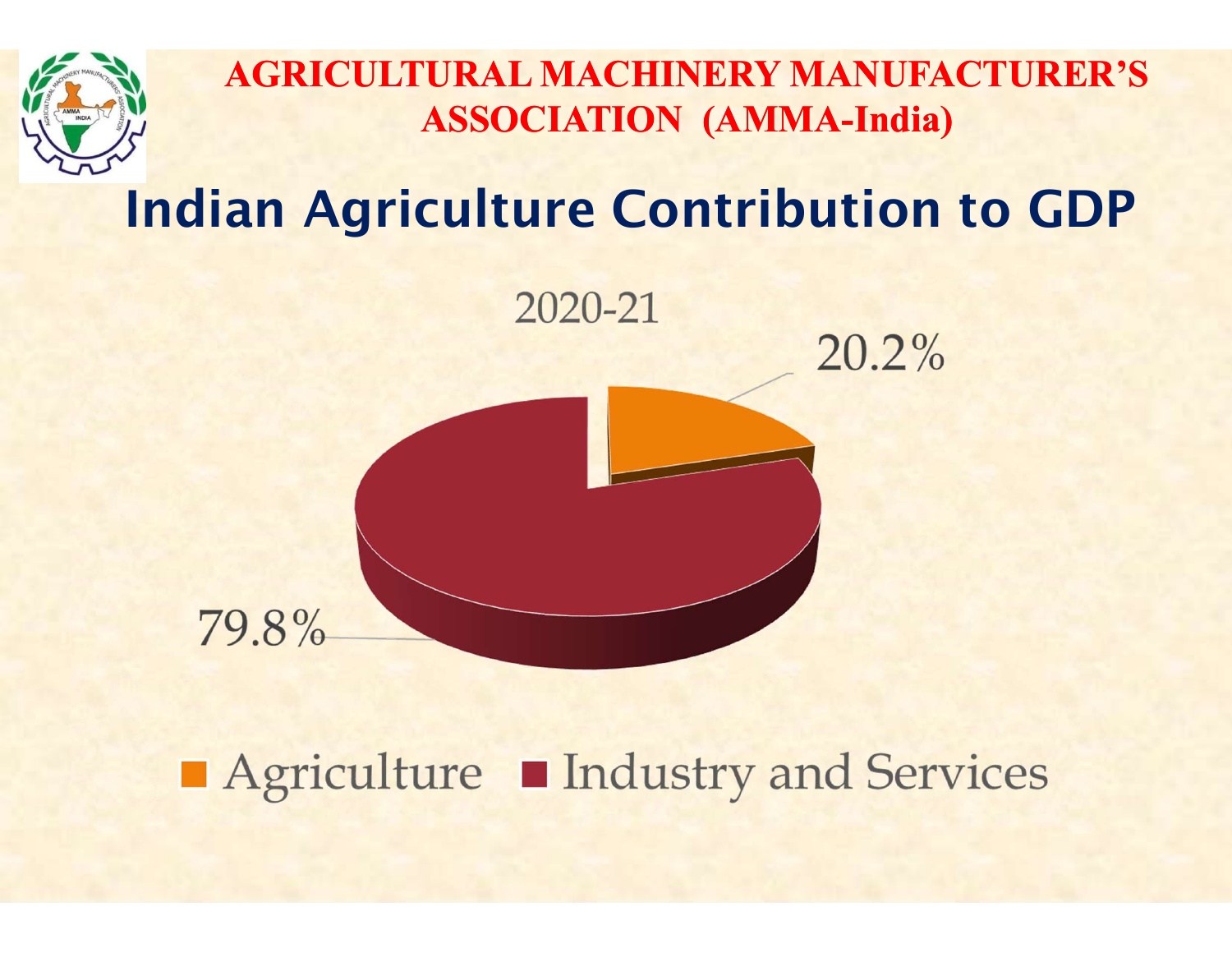

#### **Major crops Grown**

**Rice Wheat Maize Cotton Sugarcane** Oil seeds Pulses **Millets** Potato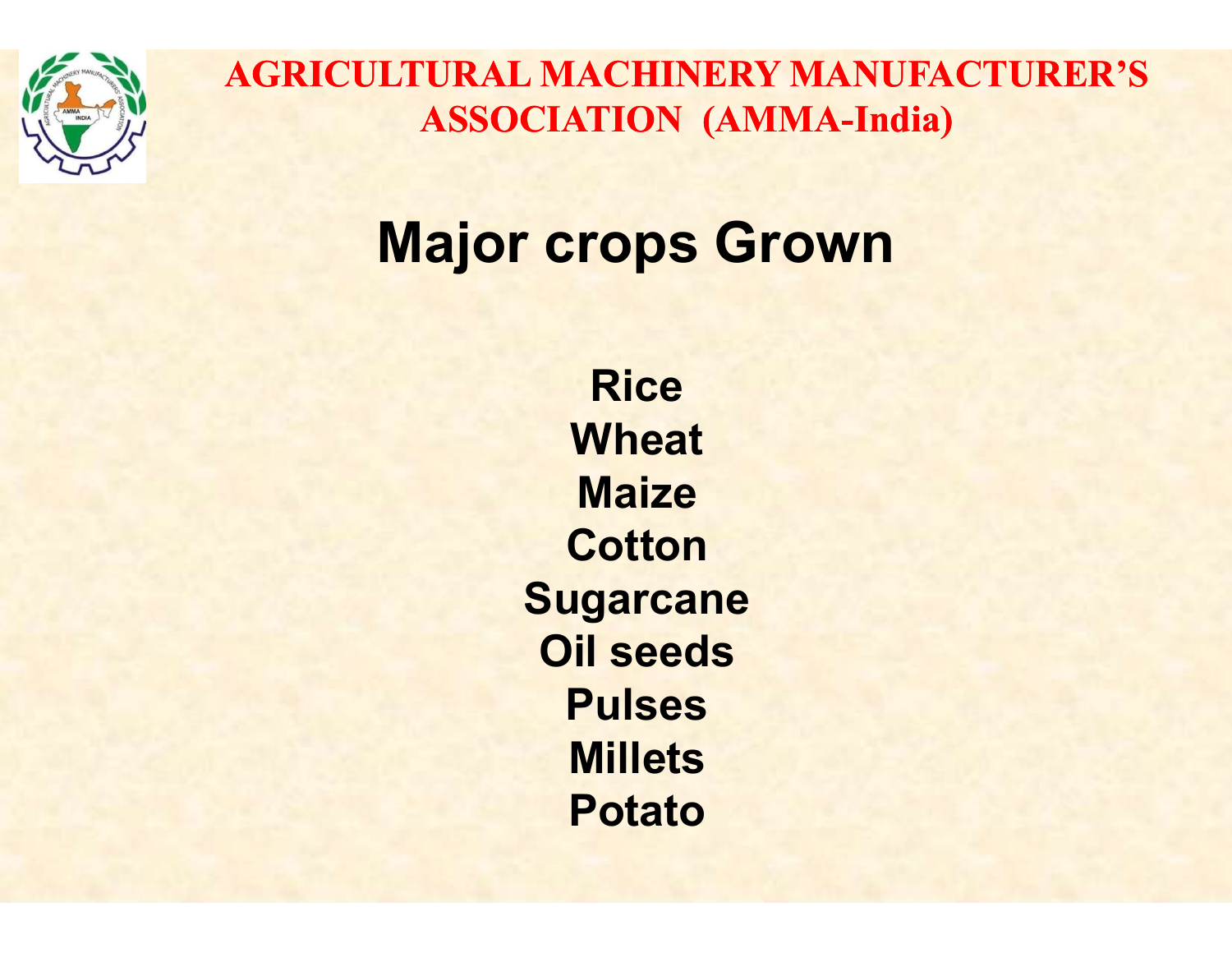

#### Level of Farm Mechanization in India

| AGRICULI UKAL MACHINERY MANUFACI UKER´S<br><b>ASSOCIATION (AMMA-India)</b> |                                                           |  |  |  |  |  |  |
|----------------------------------------------------------------------------|-----------------------------------------------------------|--|--|--|--|--|--|
| evel of Farm Mechanization in India                                        |                                                           |  |  |  |  |  |  |
| Operation                                                                  | Percentage                                                |  |  |  |  |  |  |
| Soil<br>seedbed<br>working<br>and<br>preparation                           | 60                                                        |  |  |  |  |  |  |
| <b>Seeding and planting</b>                                                | 40                                                        |  |  |  |  |  |  |
| <b>Plant protection</b>                                                    | 50                                                        |  |  |  |  |  |  |
| Irrigation                                                                 | 45                                                        |  |  |  |  |  |  |
| Harvesting and threshing                                                   | 70-80% for wheat and rice and less<br>than 25% for others |  |  |  |  |  |  |
|                                                                            | )verall about $55\%$                                      |  |  |  |  |  |  |

Overall about 55%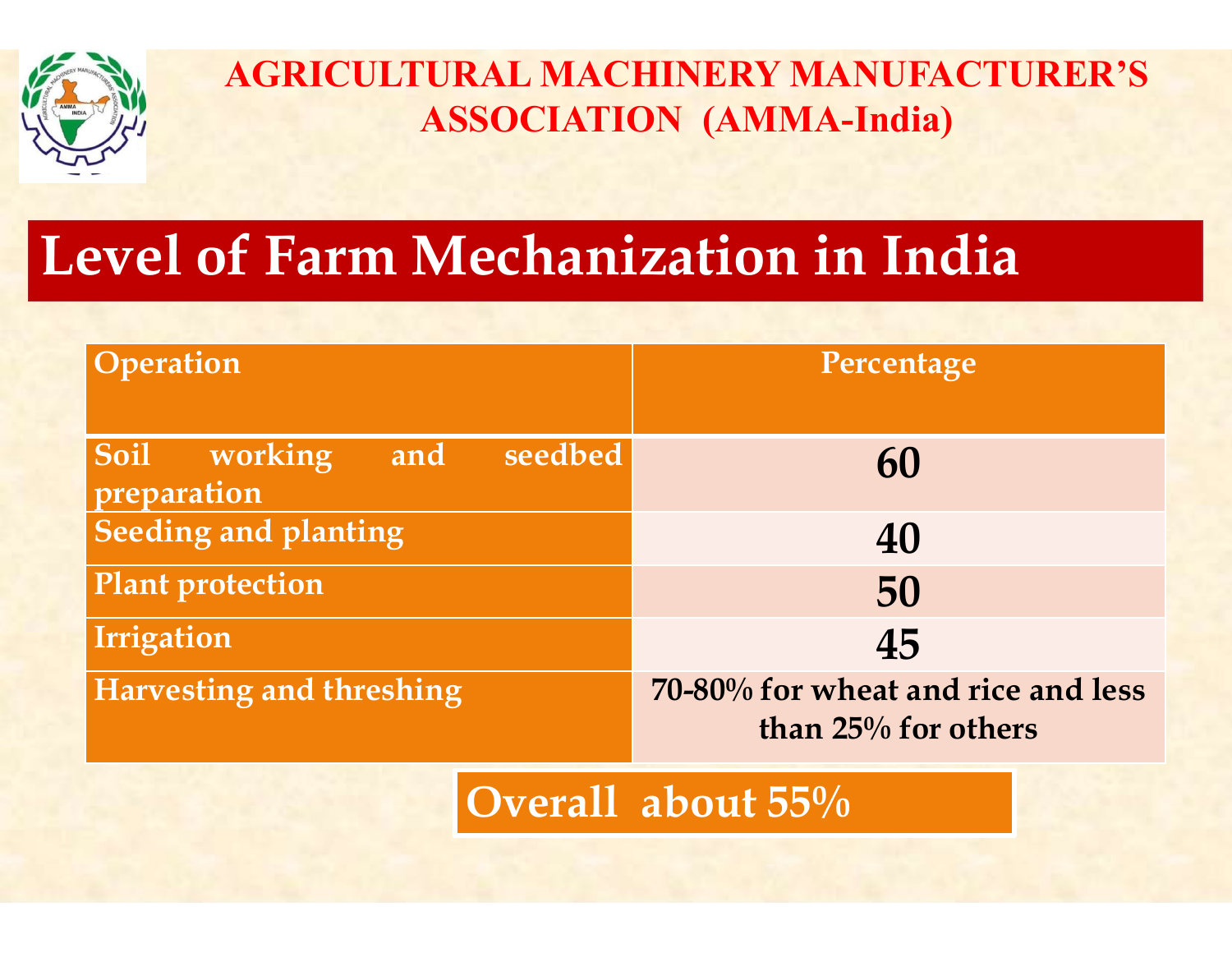

#### Status of Agricultural Machinery Industry

This is unorganized sector in India mostly with small and medium categories of industries.

66%

#### MANUFACTURING UNITS

- 250 Medium to Large Scale Units
- 2,500 Small Scale Industries
- 15,000 Tiny Industries
- 1 million Village level Artisans

9 billion USD (Rs. 65,000 Crores) Industry, CAGR growth 5-8%

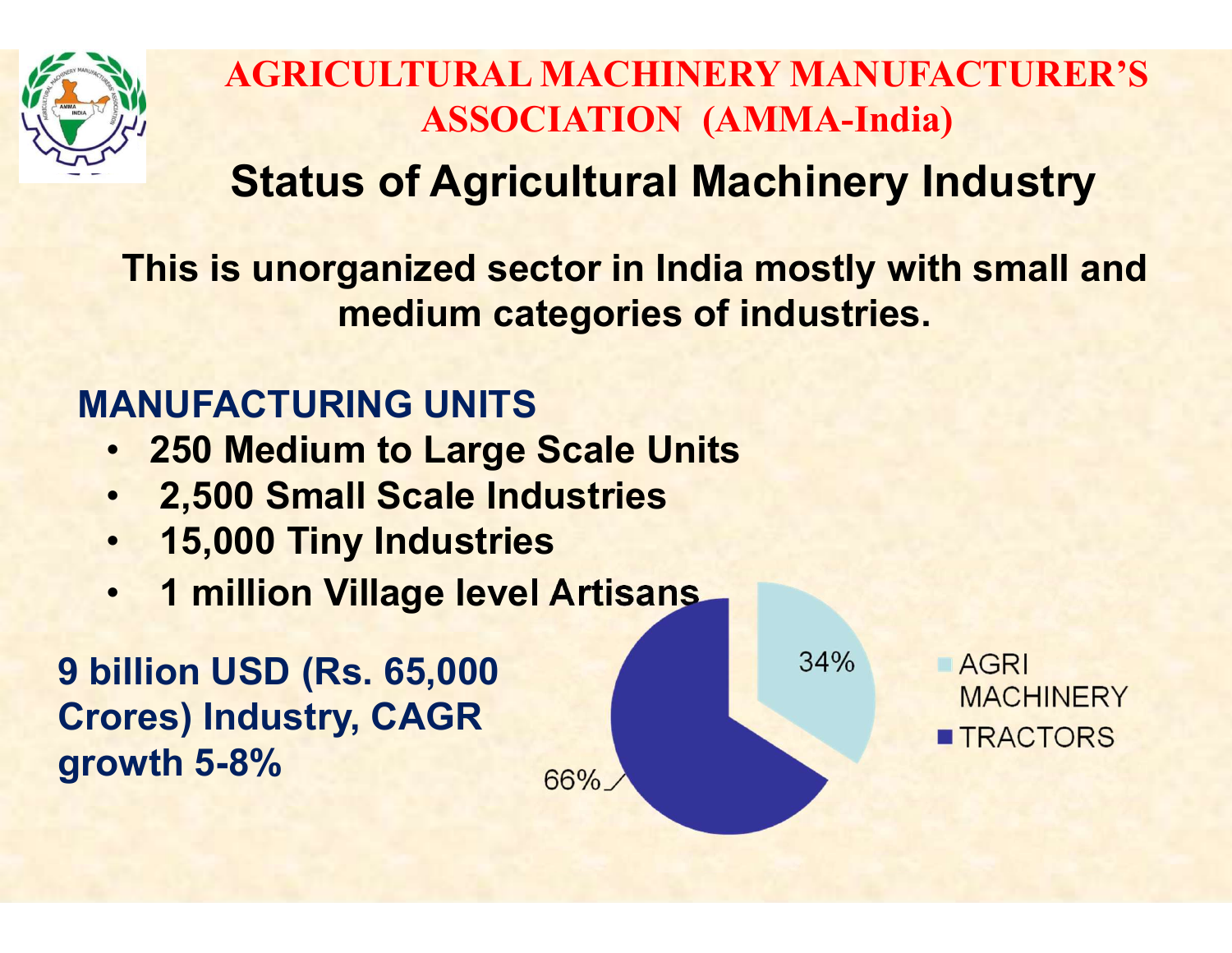

#### Power availability

|           | <b>AGRICULTURAL MACHINERY MANUFACTURER'S</b><br><b>ASSOCIATION (AMMA-India)</b><br><b>Power availability</b> |                                                |                                                   |  |  |
|-----------|--------------------------------------------------------------------------------------------------------------|------------------------------------------------|---------------------------------------------------|--|--|
| Year      | <b>Farm Power</b><br>(kW/ha)                                                                                 | <b>Net sown</b><br>area per<br>tractor<br>(ha) | No. of<br>combine<br>harvesters<br>per 1000<br>ha |  |  |
| 2019-2020 | 2.76                                                                                                         | 18                                             | 0.4                                               |  |  |
| 2029-2030 | 3.5                                                                                                          | $12$                                           | 1.0                                               |  |  |
|           |                                                                                                              |                                                |                                                   |  |  |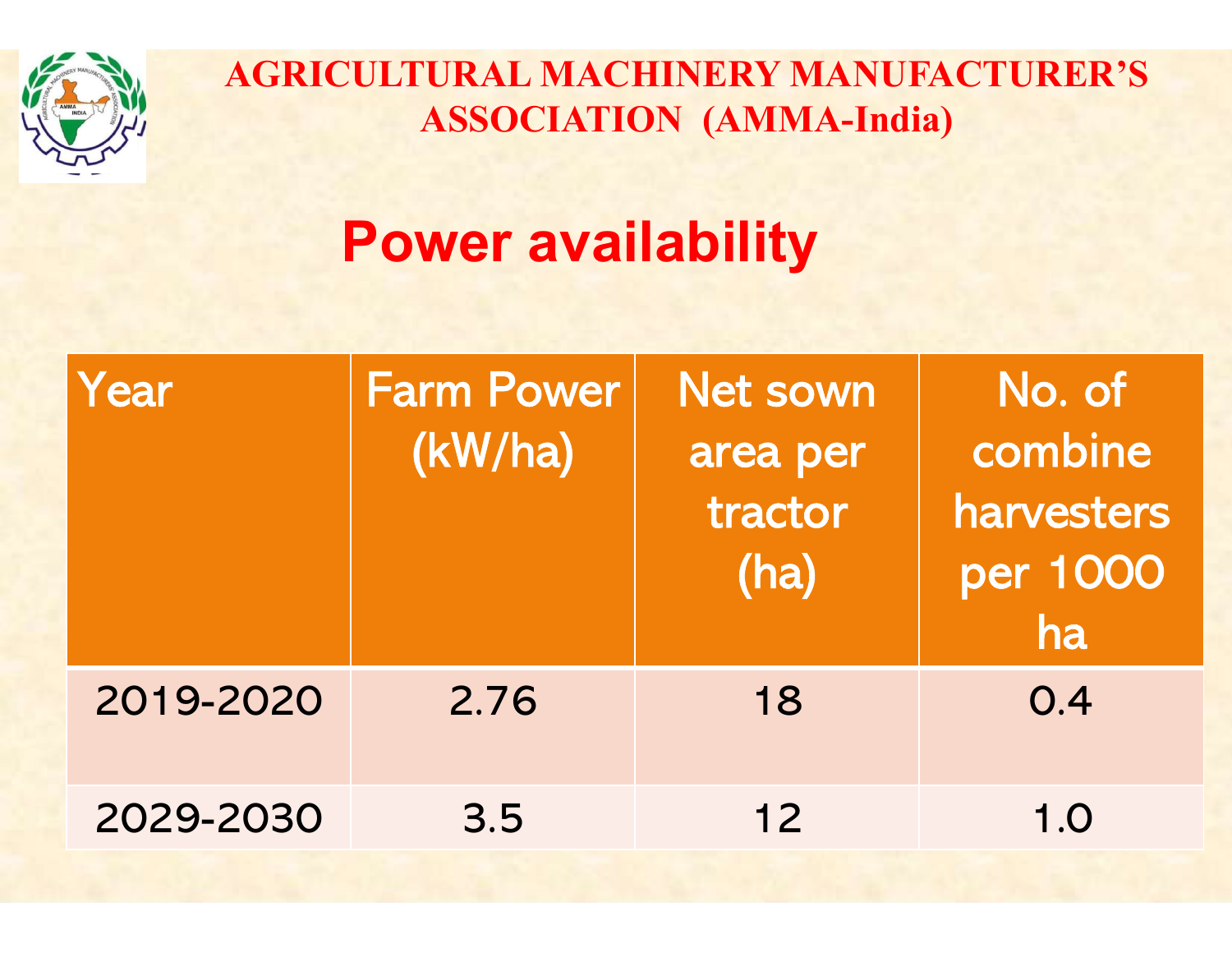

#### Distribution and Supply Chain of Agricultural Machinery in India

AGRICULTURAL MACHINERY MANUFACTURER'S<br>
ASSOCIATION (AMMA-India)<br>
Distribution and Supply Chain of Agricultural<br>
Machinery in India<br>
>It is mainly though the network of dealership<br>
owned and managed by individual agricultur AGRICULTURAL MACHINERY MANUFACTURER'S<br>
ASSOCIATION (AMMA-India)<br>
Distribution and Supply Chain of Agricultural<br>
Machinery in India<br>
It is mainly though the network of dealership<br>
owned and managed by individual agricultura MACHINA ASSOCIATION (AMMA-India)<br>
Distribution and Supply Chain of Agricultural<br>
Machinery in India<br>
It is mainly though the network of dealership<br>
owned and managed by individual agricultural<br>
machinery manufacturer or by Machinery in India<br>
Alt is mainly though the network of dealership<br>
owned and managed by individual agricultural<br>
machinery manufacturer or by themselves.<br>
A group of manufacturers have joined hands<br>
together through commo It is mainly though the network of dealership<br>owned and managed by individual agricultural<br>machinery manufacturer or by themselves.<br>A group of manufacturers have joined hands<br>together through common dealership and<br>distribu

It is mainly though the network of dealership<br>owned and managed by individual agricultural<br>machinery manufacturer or by themselves.<br>A group of manufacturers have joined hands<br>together through common dealership and<br>distribu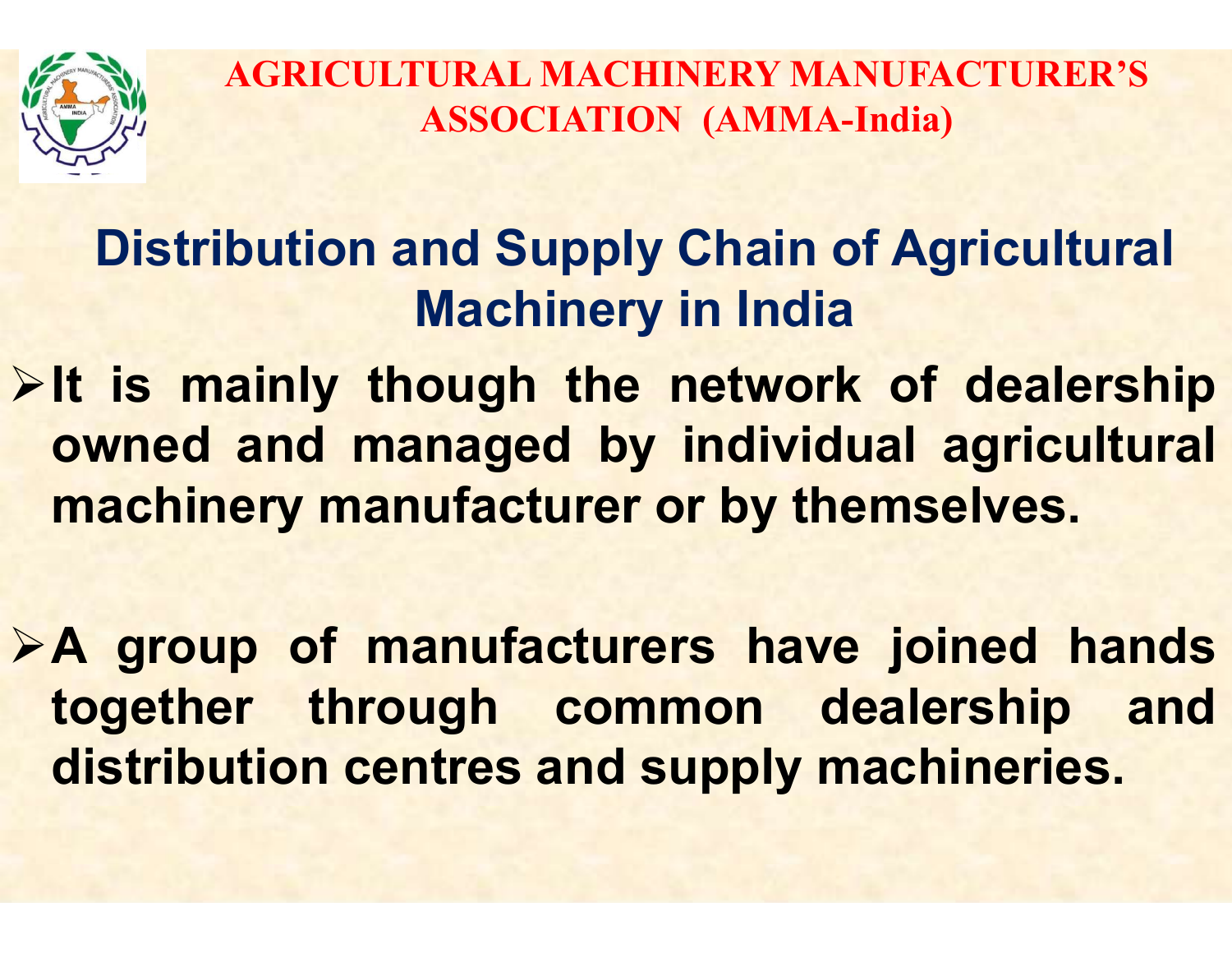

Import of agricultural machinery AGRICULTURAL MACHINERY MANUFACTURER'S<br>
ASSOCIATION (AMMA-India)<br>
Import of agricultural machinery<br>
There has been huge increase in imports of<br>
agricultural machinery from other countries.<br>
The imports increased to around I AGRICULTURAL MACHINERY MANUFACTURER'S<br>
ASSOCIATION (AMMA-India)<br>
Import of agricultural machinery<br>
There has been huge increase in imports of<br>
agricultural machinery from other countries.<br>
The imports increased to around I AGRICULTURAL MACHINERY MANUFACTURER'S<br>
ASSOCIATION (AMMA-India)<br>
Import of agricultural machinery<br>
There has been huge increase in imports of<br>
agricultural machinery from other countries.<br>
The imports increased to around I EXERCITORAL MACHINERT MANOFACTORER S<br>
ASSOCIATION (AMMA-India)<br>
Import of agricultural machinery<br>
There has been huge increase in imports of<br>
agricultural machinery from other countries.<br>
The imports increased to around IN Import of agricu<br>
There has been huge i<br>
agricultural machinery<br>
The imports increased to<br>
in FY 2020-21 from arou<br>
FY 2018-19.<br>
There is a total of 47 There has been huge increase in imports of<br>agricultural machinery from other countries.<br>The imports increased to around INR 13 Billion<br>in FY 2020-21 from around INR 4.75 Billion in<br>FY 2018-19.<br>There is a total of 47 countr **Agricultural machinery from other countries.<br>
The imports increased to around INR 13 Billion<br>
in FY 2020-21 from around INR 4.75 Billion in<br>
FY 2018-19.<br>
There is a total of 47 countries India imports<br>
Agricultural Machin** 

The imports increased to around INR 13 Billion<br>in FY 2020-21 from around INR 4.75 Billion in<br>FY 2018-19.<br>There is a total of 47 countries India imports<br>Agricultural Machinery from. About 41% Custom Duty<br>on Agricultural Mac 12%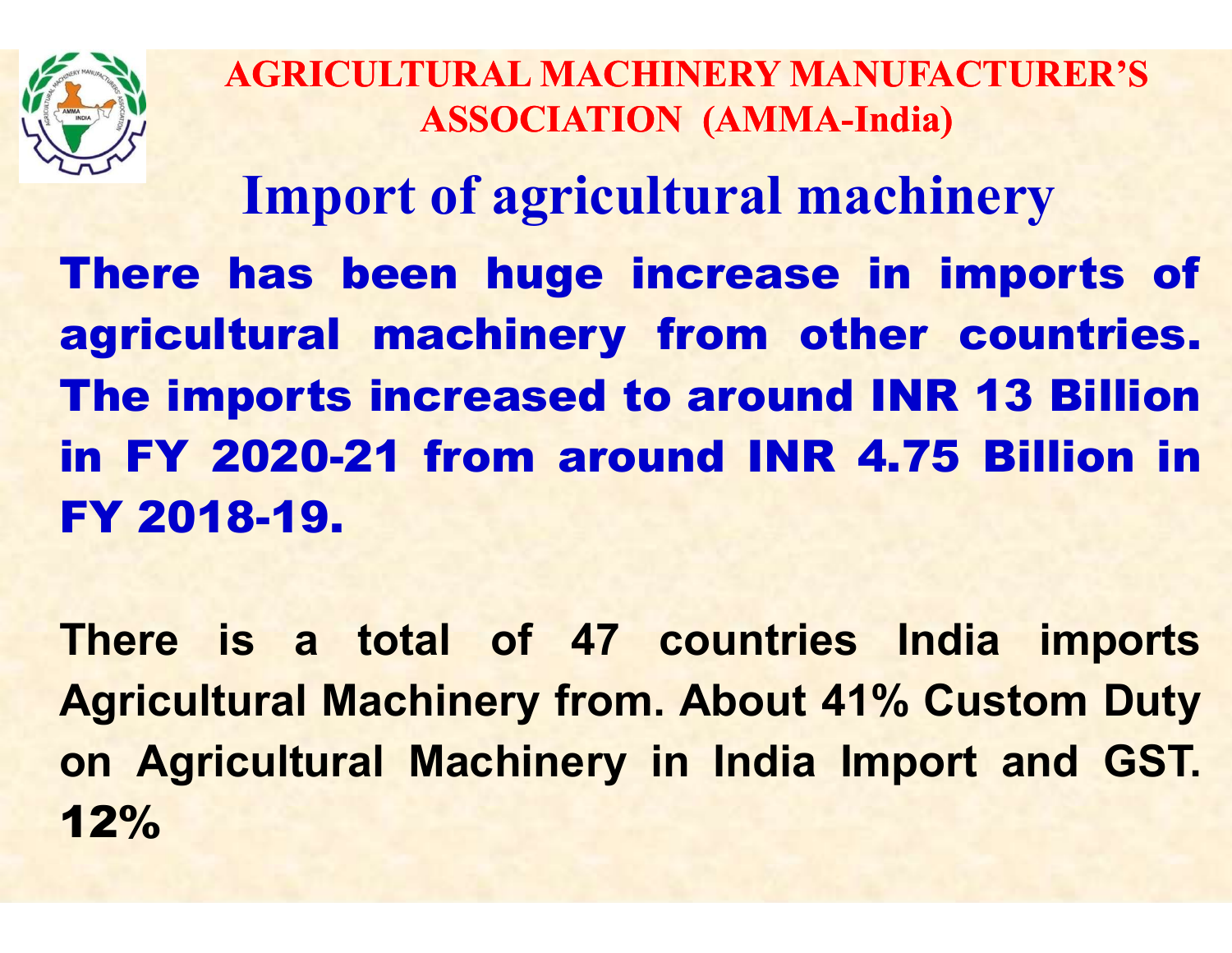

#### Export of agricultural machinery

AGRICULTURAL MACHINERY MANUFACTURER'S<br>
ASSOCIATION (AMMA-India)<br> **Export of agricultural machinery**<br> **Agricultural Machinery is exported to over 147**<br> **Countries. In the year 2020-2021 (Apr-Nov),**<br>
India exported Agricultu AGRICULTURAL MACHINERY MANUFACTURER'S<br>
ASSOCIATION (AMMA-India)<br> **Export of agricultural machinery**<br> **Agricultural Machinery is exported to over 147**<br> **Countries. In the year 2020-2021 (Apr-Nov),<br>
India exported Agricultur** Export of agricultural machinery<br>
Export of agricultural machinery<br>
Agricultural Machinery is exported to over 147<br>
countries. In the year 2020-2021 (Apr-Nov),<br>
India exported Agricultural Machinery worth<br>
of INR 3.1 Billi Export of agricultural machinery<br>Agricultural Machinery is exported to over 147<br>countries. In the year 2020-2021 (Apr-Nov),<br>India exported Agricultural Machinery worth<br>of INR 3.1 Billion. The total volume of export in<br>2020 Export of agricultural machinery<br>Agricultural Machinery is exported to over 147<br>countries. In the year 2020-2021 (Apr-Nov),<br>India exported Agricultural Machinery worth<br>of INR 3.1 Billion. The total volume of export in<br>2020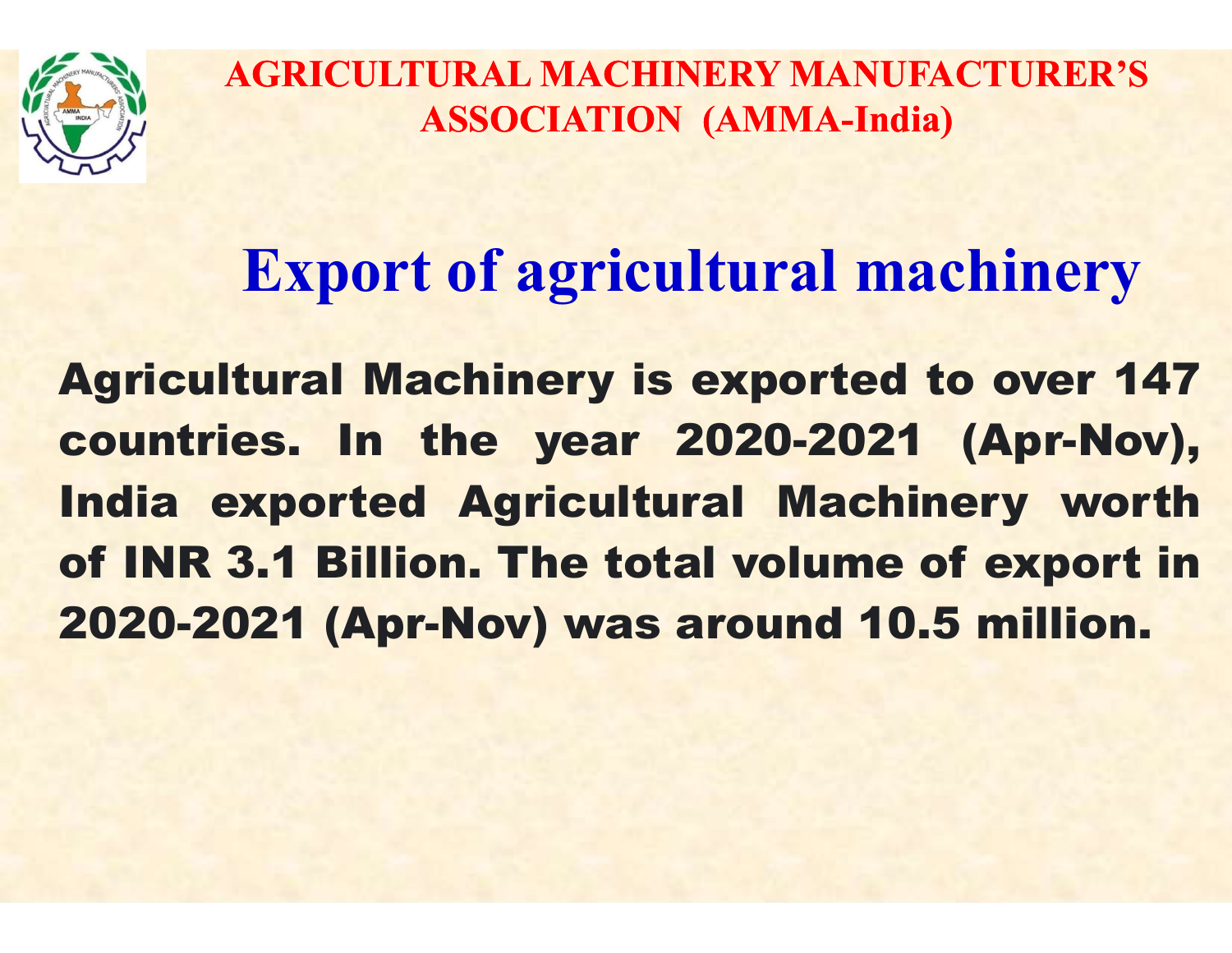AGRICULTURAL MACHINERY MANUFACTURER'S<br>ASSOCIATION (AMMA-India)<br>ASEAN-India Free Trade Area (AIFTA) has been signed<br>under the Framework Agreement on Comprehensive<br>Economic Cooperation between the Association of AGRICULTURAL MACHINERY MANUFACTURER'S<br>
ASSOCIATION (AMMA-India)<br>
ASEAN-India Free Trade Area (AIFTA) has been signed<br>
under the Framework Agreement on Comprehensive<br>
Economic Cooperation between the Association of<br>
Southea AGRICULTURAL MACHINERY MANUFACTURER'S<br>
ASSOCIATION (AMMA-India)<br>
ASEAN-India Free Trade Area (AIFTA) has been signed<br>
under the Framework Agreement on Comprehensive<br>
Economic Cooperation between the Association of<br>
Southea AGRICULTURAL MACHINERY MANUFACTURER'S<br>
ASEAN-India Free Trade Area (AIFTA) has been signed<br>
under the Framework Agreement on Comprehensive<br>
Economic Cooperation between the Association of<br>
Southeast Asian Nations and the R AGRICULTURAL MACHINERY MANUFACTURER'S<br>
ASSOCIATION (AMMA-India)<br>
ASEAN-India Free Trade Area (AIFTA) has been signed<br>
under the Framework Agreement on Comprehensive<br>
Economic Cooperation between the Association of<br>
Southea ASSOCIATION (AMMA-India)<br>
ASEAN-India Free Trade Area (AIFTA) has been signed<br>
under the Framework Agreement on Comprehensive<br>
Economic Cooperation between the Association of<br>
Southeast Asian Nations and the Republic of In countries. under the Framework Agreement on Comprehensive<br>Economic Cooperation between the Association of<br>Southeast Asian Nations and the Republic of India.<br>**There is no restriction on import and export**<br>of agricultural machinery in Economic Cooperation between the Association of<br>
Southeast Asian Nations and the Republic of India.<br> **There is no restriction on import and export**<br> **of agricultural machinery in Asia-Pacific**<br> **countries.**<br>
>Most Favoured

Southeast Asian Nations and the Republic of India.<br> **There is no restriction on import and export**<br> **of agricultural machinery in Asia-Pacific**<br> **countries.**<br>
>Most Favoured Nation (MFN) tariff rates in the case of<br>
ASEAN **There is no restriction on import and export**<br> **of agricultural machinery in Asia-Pacific**<br> **countries.**<br>
>Most Favoured Nation (MFN) tariff rates in the case of<br>
ASEAN Member States and India, refer to their respective<br> **of agricultural machinery in A<br>
countries.**<br>
>Most Favoured Nation (MFN) tariff rates<br>
ASEAN Member States and India, refer to the<br>
applied rate as of 1 July 2007, except<br>
identified as Special Products in the Sched<br>
Comm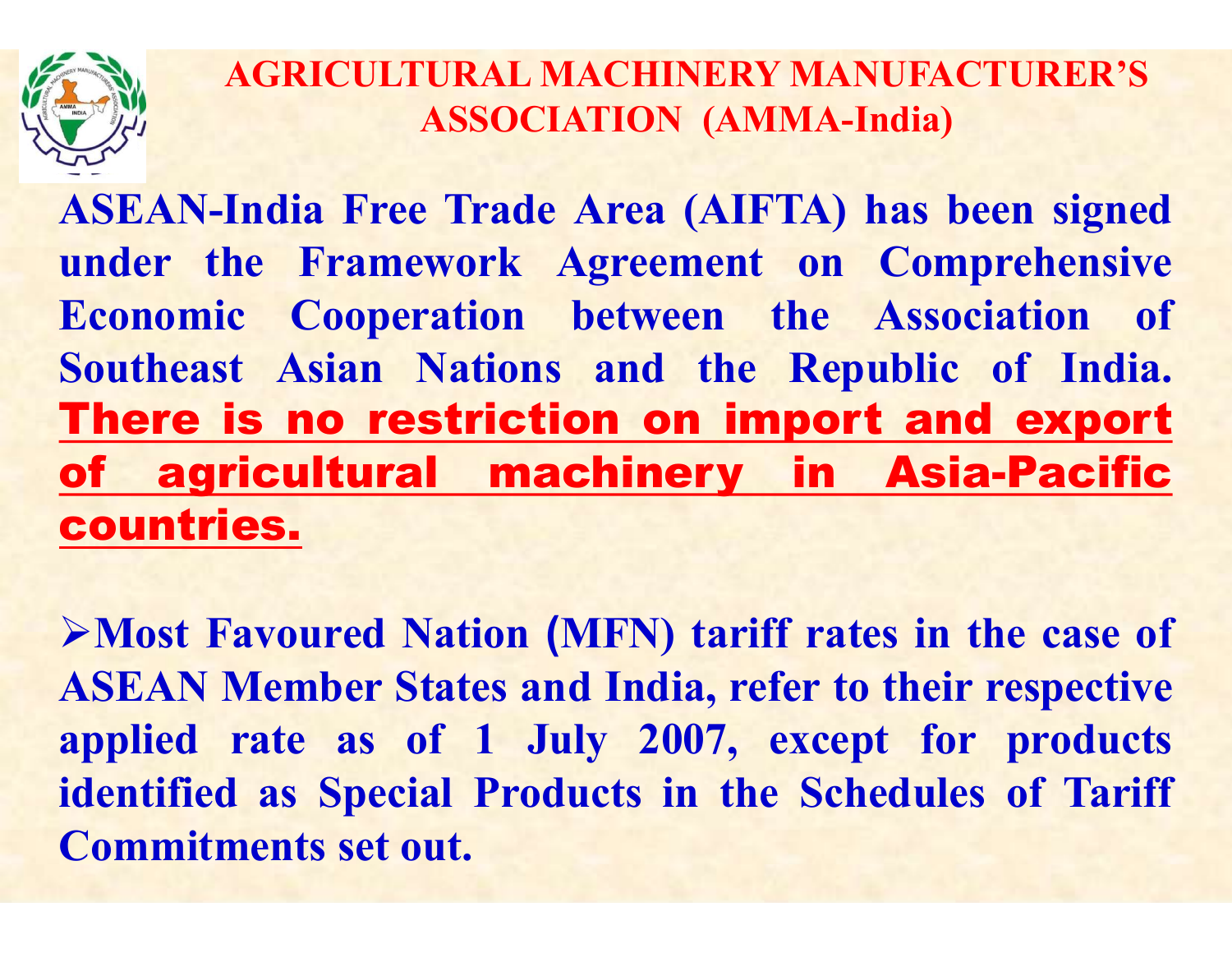

Special Products

- AGRICULTURAL MACHINERY MANUFACTURER'S<br>
ASSOCIATION (AMMA-India)<br>
Special Products<br>
>Special Products refer to India's crude and refined palm<br>
oil (CPO and RPO, respectively), coffee, black tea and<br>
nenner **EXECULTURAL MACHINERY MANUFACTURER'S**<br> **SSOCIATION (AMMA-India)**<br> **Special Products<br>
Special Products refer to India's crude and refined palm<br>
oil (CPO and RPO, respectively), coffee, black tea and<br>
pepper.<br>
Annliad MEN t** pepper. AGRICULTURAL MACHINERY MANUFACTURER'S<br>
ASSOCIATION (AMMA-India)<br>
Special Products<br>
> Special Products refer to India's crude and refined palm<br>
oil (CPO and RPO, respectively), coffee, black tea and<br>
pepper.<br>
> Applied MFN reduced in accordance with the following tariff reducts<br>Special Products<br>Special Products refer to India's crude and refined palm<br>oil (CPO and RPO, respectively), coffee, black tea and<br>pepper.<br>Applied MFN tariff rates for Special Products refer to India's crude and refined palm<br>oil (CPO and RPO, respectively), coffee, black tea and<br>pepper.<br>>Applied MFN tariff rates for the Special Products will be<br>reduced in accordance with the following ta
- schedules: Special Products refer to India's crude and refined palm<br>oil (CPO and RPO, respectively), coffee, black tea and<br>pepper.<br>Applied MFN tariff rates for the Special Products will be<br>reduced in accordance with the following tar If the applied MFN tariff rates for the Special Products will be<br>
reduced in accordance with the following tariff reduction<br>
schedules:<br>
> Any better offers made by India to other competing<br>
oils/fats shall also be duly of Applied MFN tariff rates for the Special Products will be<br>reduced in accordance with the following tariff reduction<br>schedules:<br>Any better offers made by India to other competing<br>oils/fats shall also be duly offered to palm
- 
- Applied MFN tariff rates for the Special Proceedine reduced in accordance with the following tart<br>schedules:<br>Any better offers made by India to other<br>oils/fats shall also be duly offered to palm pro<br>If the applied MFN tari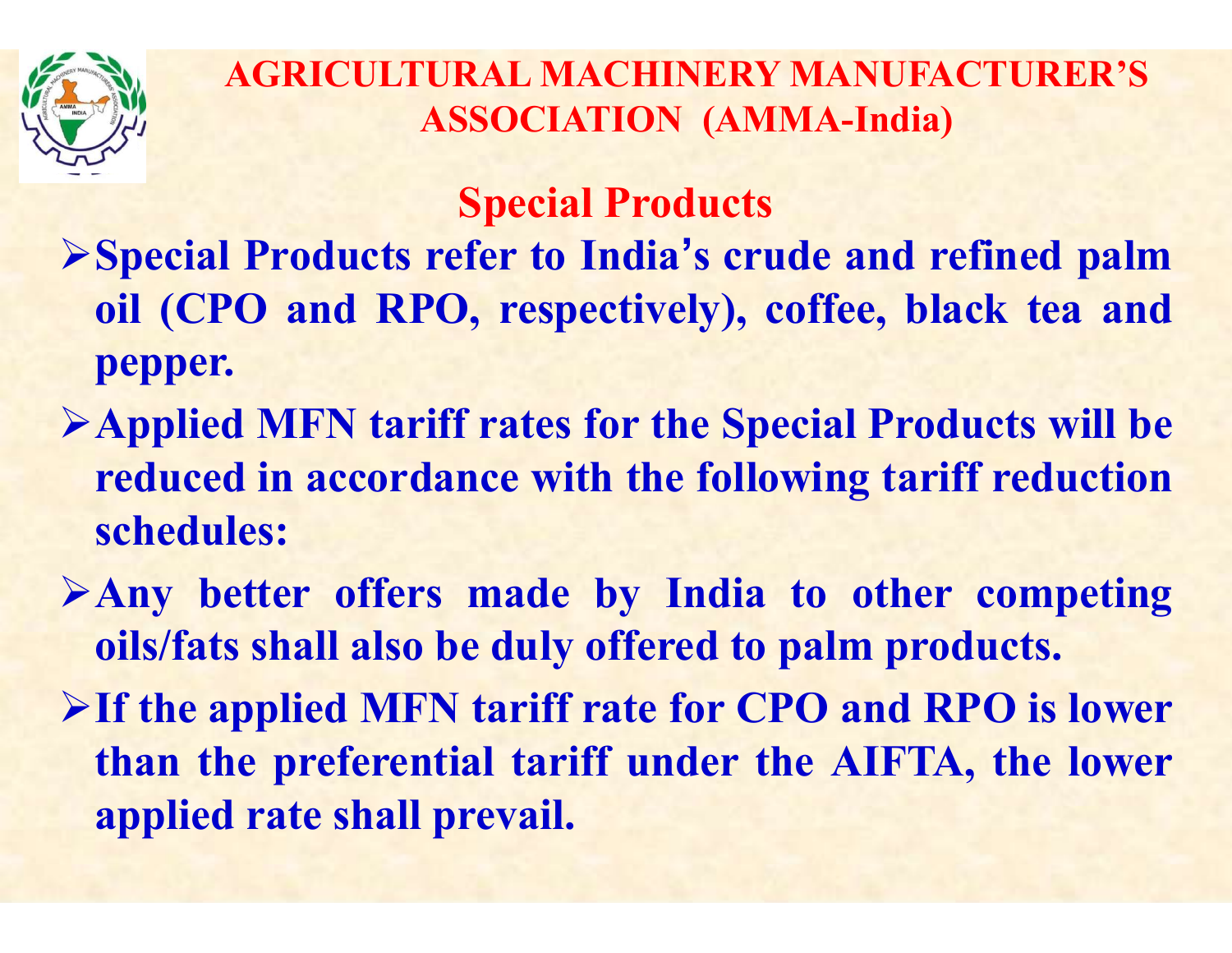

Asia-Pacific Trade Agreement (2005)

AGRICULTURAL MACHINERY MANUFACTURER'S<br>
ASSOCIATION (AMMA-India)<br>
Asia-Pacific Trade Agreement (2005)<br>
This Agreement, which was hitherto called the First<br>
Agreement on Trade Negotiations among Developing<br>
Member Countries AGRICULTURAL MACHINERY MANUFACTURER'S<br>
ASSOCIATION (AMMA-India)<br>
Asia-Pacific Trade Agreement (2005)<br>
This Agreement, which was hitherto called the First<br>
Agreement on Trade Negotiations among Developing<br>
Member Countries AGRICULTURAL MACHINERY MANUFACTURER'S<br>
ASSOCIATION (AMMA-India)<br>
Asia-Pacific Trade Agreement (2005)<br>
This Agreement, which was hitherto called the First<br>
Agreement on Trade Negotiations among Developing<br>
Member Countries AGRICULTURAL MACHINERY MANUFACTURER'S<br>
ASSOCIATION (AMMA-India)<br>
Asia-Pacific Trade Agreement (2005)<br>
This Agreement, which was hitherto called the First<br>
Agreement on Trade Negotiations among Developing<br>
Member Countries ASSOCIATION (AMMA-India)<br>
Asia-Pacific Trade Agreement (2005)<br>
This Agreement, which was hitherto called the First<br>
Agreement on Trade Negotiations among Developing<br>
Member Countries of the Economic and Social<br>
Commission Asia-Pacific Trade Agreement (2005)<br>
This Agreement, which was hitherto called<br>
Agreement on Trade Negotiations among I<br>
Member Countries of the Economic and<br>
Commission for Asia and the Pacific, as<br>
Bangkok Agreement, sha This Agreement, which was hitherto called the First<br>Agreement on Trade Negotiations among Developing<br>Member Countries of the Economic and Social<br>Commission for Asia and the Pacific, as also the<br>Bangkok Agreement, shall hen Agreement on Trade Negotiations among Developing<br>
Member Countries of the Economic and Social<br>
Commission for Asia and the Pacific, as also the<br>
Bangkok Agreement, shall henceforth be called the<br>
Asia-Pacific Trade Agreeme Member Countries of the Economic and Social<br>Commission for Asia and the Pacific, as also the<br>Bangkok Agreement, shall henceforth be called the<br>Asia-Pacific Trade Agreement.<br>>National List of Concessions: Bangladesh<br>>Nation

countries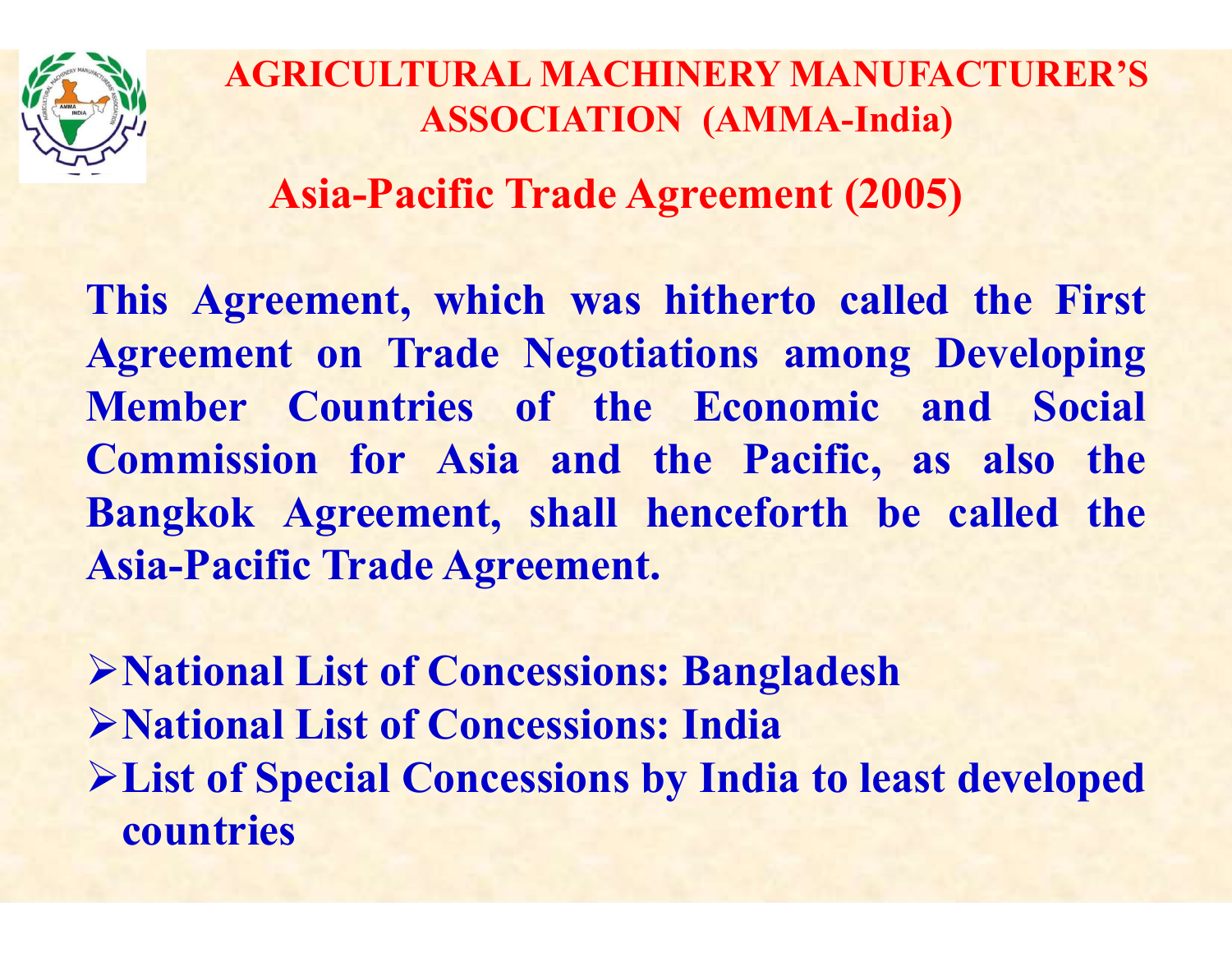

AGRICULTURAL MACHINERY MANUFACTURER'S ASSOCIATION (AMMA-India) AGRICULTURAL MACHINERY MANUFACTURER'S<br>ASSOCIATION (AMMA-India)<br>Asia-Pacific Trade Agreement (2005) – contd.<br>ional List of Concessions: Korea AGRICULTURAL MACHINERY MANUFACTURER'S<br>
ASSOCIATION (AMMA-India)<br>
Asia-Pacific Trade Agreement (2005) – contd.<br>
>National List of Concessions: Korea<br>
>List of Special Concessions by Korea to least<br>
developed countries

- 
- 
- AGRICULTURAL MACHINERY MANUFACTURER'S<br>
ASSOCIATION (AMMA-India)<br>
Asia-Pacific Trade Agreement (2005) contd.<br>
>National List of Concessions: Korea<br>
>List of Special Concessions by Korea to least<br>
developed countries<br>
Nati AGRICULTURAL MACHINERY M.<br>
ASSOCIATION (AMMA<br>
Asia-Pacific Trade Agreement (200<br>
National List of Concessions: Korea<br>
List of Special Concessions by<br>
developed countries<br>
National List of Concessions: Sri Lan AGRICULTURAL MACHINERY MANUFACTURER'S<br>
ASSOCIATION (AMMA-India)<br>
Asia-Pacific Trade Agreement (2005) – contd.<br>
> National List of Concessions: Korea<br>
> List of Special Concessions: Sri Lanka<br>
> National List of Concessions
- 
- ASSOCIATION (AMMA-India)<br>
Asia-Pacific Trade Agreement (2005) contd.<br>
>National List of Concessions: Korea<br>
>List of Special Concessions by Korea to least<br>
developed countries<br>
>National List of Concessions: Sri Lanka<br>
> Asia-Pacific Trade Agreement (201<br>
National List of Concessions: Korea<br>
List of Special Concessions by<br>
developed countries<br>
National List of Concessions: Sri Lan<br>
List of Special Concessions by Sri<br>
developed countries<br>
N National List of Concessions: Korea<br>
National List of Special Concessions by Korea to least<br>
developed countries<br>
National List of Concessions: Sri Lanka<br>
National List of Special Concessions: China<br>
National List of Conc >List of Special Concessions by Korea to least<br>
developed countries<br>
>National List of Concessions: Sri Lanka<br>
>List of Special Concessions by Sri Lanka to least<br>
developed countries<br>
>National List of Concessions: China<br> developed countries<br>
National List of Concessions: Sri Lan<br>
List of Special Concessions by Sri<br>
developed countries<br>
National List of Concessions: China<br>
List of Special Concessions by<br>
developed countries<br>
LAO People's De Rue Republic Solutions: Sri Lanka<br>
Republic Special Concessions by Sri Lanka to leas<br>
developed countries<br>
Rue Republic Republic<br>
Republic Republic<br>
Republic Republic Republic Solutions Channel Republic<br>
Republic Republic
- 
- 
-